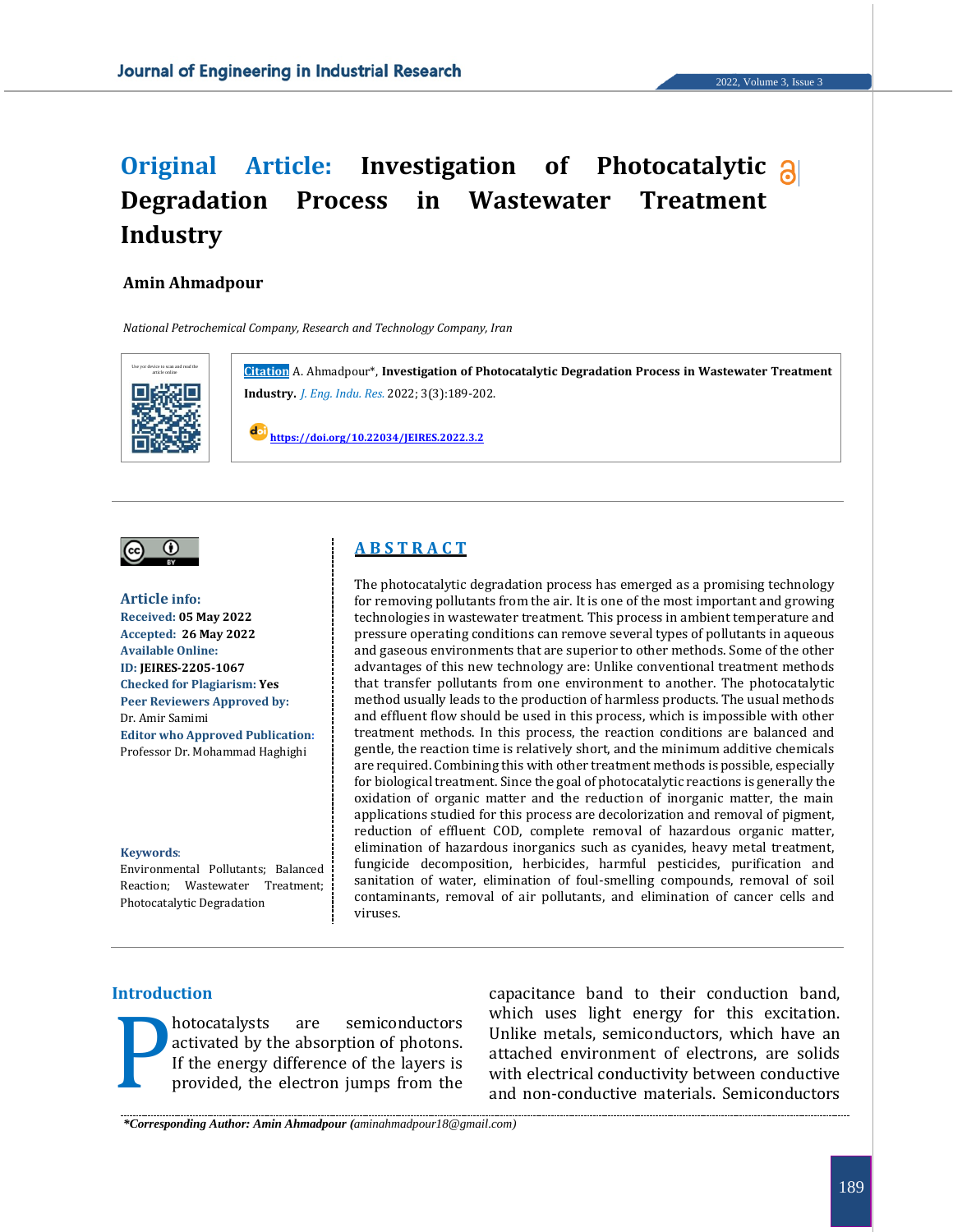have two separate energy bands. In each band, the distance between energy levels is minimal, and in practice, a continuous spectrum of energy is seen. The distance between the conduction energy band and the capacitance is called the gap band, which contains the energy levels at which the electron cannot stay. The reason for using semiconductors as photocatalysts is due to their suitable electronic structure, light absorption, and charge transfer properties, and their long life in the excited state. Metal oxide semiconductors are the most suitable photocatalysts with optical abrasion resistance, such as titanium oxide (TiO<sub>2</sub>), zinc oxide (ZnO), zinc sulfide  $(ZnS)$ , iron oxide III  $[Fe<sub>2</sub>O<sub>3</sub>]$ , cadmium sulfide (CdS) and zirconium dioxide  $(ZnO<sub>2</sub>)$  [1].

The oxidation mechanism of substances by hydroxyl radicals depends on the type of organic matter. For linear compounds such as alkanes or alcohols, the hydroxyl radical is converted to a water molecule by taking hydrogen from the organic molecule. However, in the case of aromatics and olefins, the degradation is done by adding this radical to the substance's molecular structure. In the first stage of the radical reaction of hydroxyl with aromatic pollutants, aromatic intermediates are formed. In the next step, these intermediates are broken down into aliphatic acids and finally, from the decomposition of the produced acids, water, and carbon dioxide. Very little research has been conducted on the photocatalytic degradation process, especially in treating styrenecontaining effluents. In addition, all reports of styrene degradation have been investigated using the photocatalytic process in ultraviolet light. The following is a brief description of each report. This group overcame the above problems by using a new photoreactor and titanium oxide photocatalyst in the bubble/liquid heterogeneous phase. In other words, the degradation of toluene, paraxylene, styrene, and formaldehyde organic compounds in this reactor was investigated as the release of these gases in the form of micro-bubbles in the liquid phase inside the reactor. They found that by using micro-bubble gaseous organic compounds in the bubble/liquid phase, the degradation efficiency is higher than in the

pollutant degradation process, increasing in the gaseous phase. Finally, after 10 h using gl-1 0.75 titanium oxide and three 8-watt UV lamps, 75% degradation of styrene with an initial concentration of 5 ppm was reported [2].

An integrated photoreactor system followed by a three-stage biofilter has been used to investigate the photocatalytic degradation of styrene in the gas phase.  $C-TiO<sub>2</sub>$  photocatalyst was also synthesized by the sol/gel method, and its performance in the system was investigated by ultraviolet light. In their study, the styrene concentration was measured by gas chromatography, and the biofilter bed was filled with inorganic porous ceramic materials. The main intermediate compounds produced with the system mentioned above are cyclohexane and methyl alcohol. The results showed that the degradation efficiency of styrene after 4 hours with an initial concentration of 105 mgm-3 in the photoreactor was about 40%, which increased to 99% with the use of the integrated system.

Chen *et al*. [2019] synthesized the C-TiO2 photocatalyst and statistically optimized the parameters affecting catalyst synthesis. Then, the performance of the mentioned catalyst was studied by examining the photocatalytic degradation of styrene in gaseous form in ultraviolet light. In the optimal synthesis conditions, by using 0.1 g of catalyst, the degradation efficiency was 74.4%. Of course, since styrene is used in this article only as a model contaminant for statistical analysis of photocatalytic synthesis parameters, so no more information about the styrene degradation process is mentioned. In another study, this group of researchers synthesized intermediate spherical titanium oxide catalyst using the hydrothermal method. It re-examined its performance by assessing the degradation of styrene in the gas phase. The operating conditions of the demolition process are similar to the previous research mentioned above. The results demonstrated that the performance of this photocatalyst was better than TiO2-p25. After 3 h, they achieved a degradation efficiency of 73%. They attributed this to the synthetic photocatalyst's higher specific surface area, the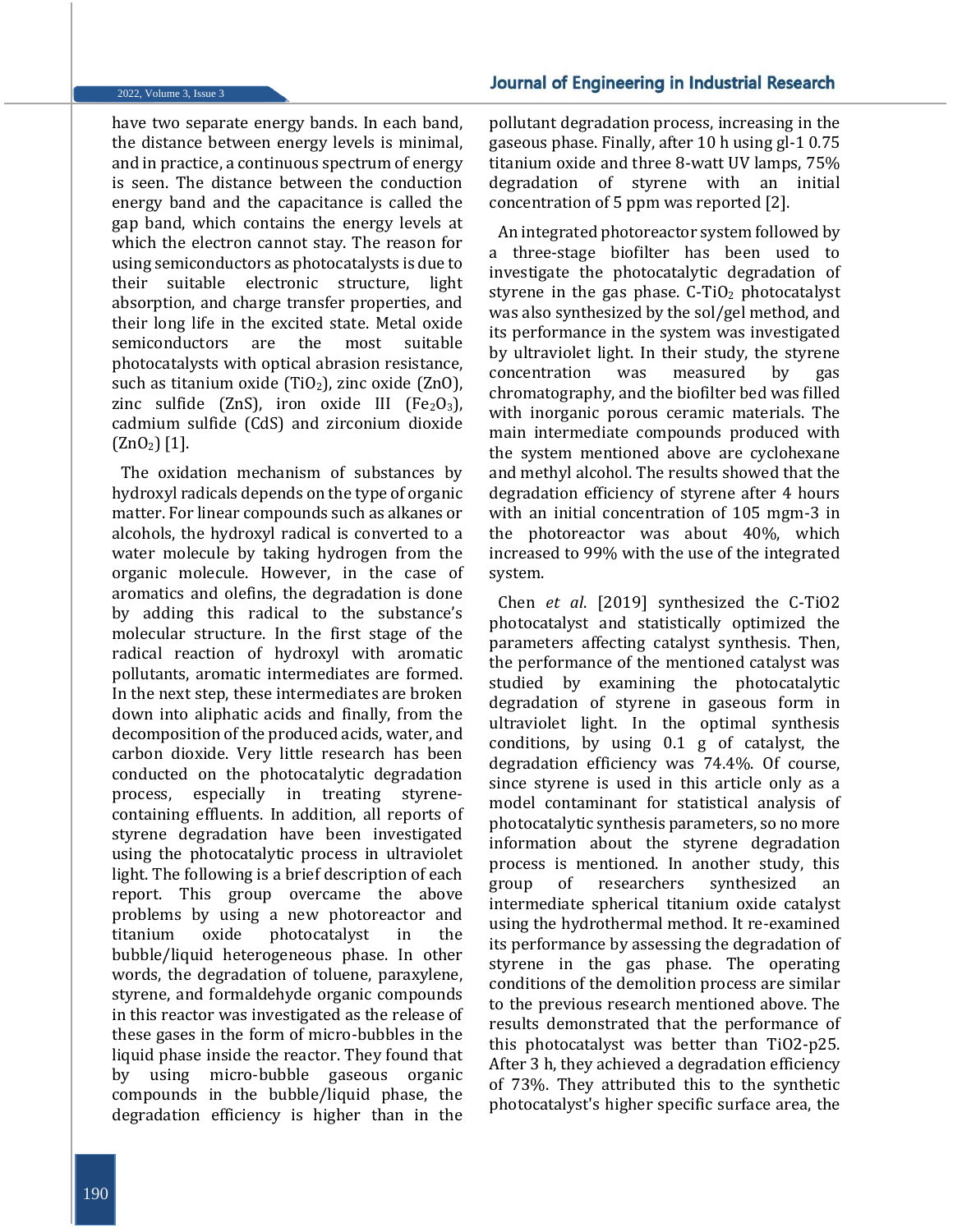#### 2022, Volume 3, Issue 3

anatase's excellent crystallinity, and its unique empty intermediate structure [3].

Investigated the photocatalytic degradation of low-concentration styrene in the liquid phase using TiO2-p25 in ultraviolet light. The influence of effective parameters on photocatalytic degradation efficiency was investigated using the one-factor method at any time, and 95% of styrene degradation with an initial concentration of 15.3 ppm was reached after 90 min. Finally, the optimal photocatalyst, hydrogen peroxide, and pH values were reported as 0.55 gl-1, 5.8 and 6 mmoll-1 and 6, respectively. In addition, benzaldehyde was identified as the intermediate compound produced during the process [4].

More than 94% of COD is removed from wastewater using the integrated Fenton neutralization-evaporation process. It was reported that neutralization-evaporation can reduce COD from 40,000 mg/L and sulfide from 19,000 mg/L to 1,400 mg/L. Adding the Fenton process to the above sequence also further reduces COD to about 150 mg/L COD.

Nu eza *et al*. evaluated caustic effluent treatment using an electrochemical oxidation process. He reported a 93 % elimination of COD [5].

Study of caustic effluent treatment using a combined process of UV / H2O2 and UV / H2O2 / O3. He reported 68% removal of COD in the UV /  $H<sub>2</sub>O<sub>2</sub>/O<sub>3</sub>$  process. Also, the UV / H2O2 process will have a 44% efficiency in COD removal [6].

Study of caustic effluent treatment using the Electro-Fenton process. He reported the removal of 95% COD at pH 4 and 40 °C using 100 mg/L of iron [7].

*An ideal photocatalyst has the following characteristics:*

- $\checkmark$  Corrosion resistance.
- ✓ Non-toxicity.
- $\checkmark$  Chemical and biological neutrality in the environment.
- $\checkmark$  Availability and cheapness.
- $\checkmark$  Ability to absorb the reactant under photon activity.

#### *Basis of the performance of photocatalysts*

The basis of photocatalyst performance is based on electron transfer at the photocatalyst surface and the division of the surface into two regions of oxide and reduction. Light can excite electrons to jump from the capacitance band to the conduction band as an energy source. When an electron in the capacitance band absorbs energy through photons, its energy increases, making it move to an unoccupied energy level from the conduction band. This creates an extra electron in the conduction band and a space of electrons or holes in the capacitance band. Thus, an activated electron can react with an oxidant to form a reduction product and a positive hole reaction with a reducing agent to produce an oxidized product [8].

$$
OX1 + Red2 \xrightarrow{Semiconductor} Red1 + OX2
$$

However, because the energy level in the capacitance band is lower than in the conduction band, the electrons in the conduction band tend to return to the capacitance band for more excellent stability. Under these conditions, energy is released in the form of heat or photons according to the energy difference between the two bands (Table 1). For this reason, semiconductors are also called optical conductors. Photons are utilized to excite the electrons of semiconductors and give them the ability to conduct.

**Table 1:** The energy difference between the layers of some semiconductors used as photocatalysts

| Layer energy difference (eV) | <b>Photocatalyst</b>           | Layer energy difference (eV) | <b>Photocatalyst</b> |
|------------------------------|--------------------------------|------------------------------|----------------------|
| 2/3                          | Fe <sub>2</sub> O <sub>3</sub> | 2/76                         | WO3                  |
| 0/286                        | PbS                            | 2/42                         | CdS                  |
| 3/87                         | ZrO2                           | 3/6                          | ZnS                  |
| 3/54                         | SnO2                           | 3/03                         | TiO <sub>2</sub>     |
| 2/172                        | $\gamma_{11}$ 2 $C$            | 3/44                         | $\mathbf{ZnO}$       |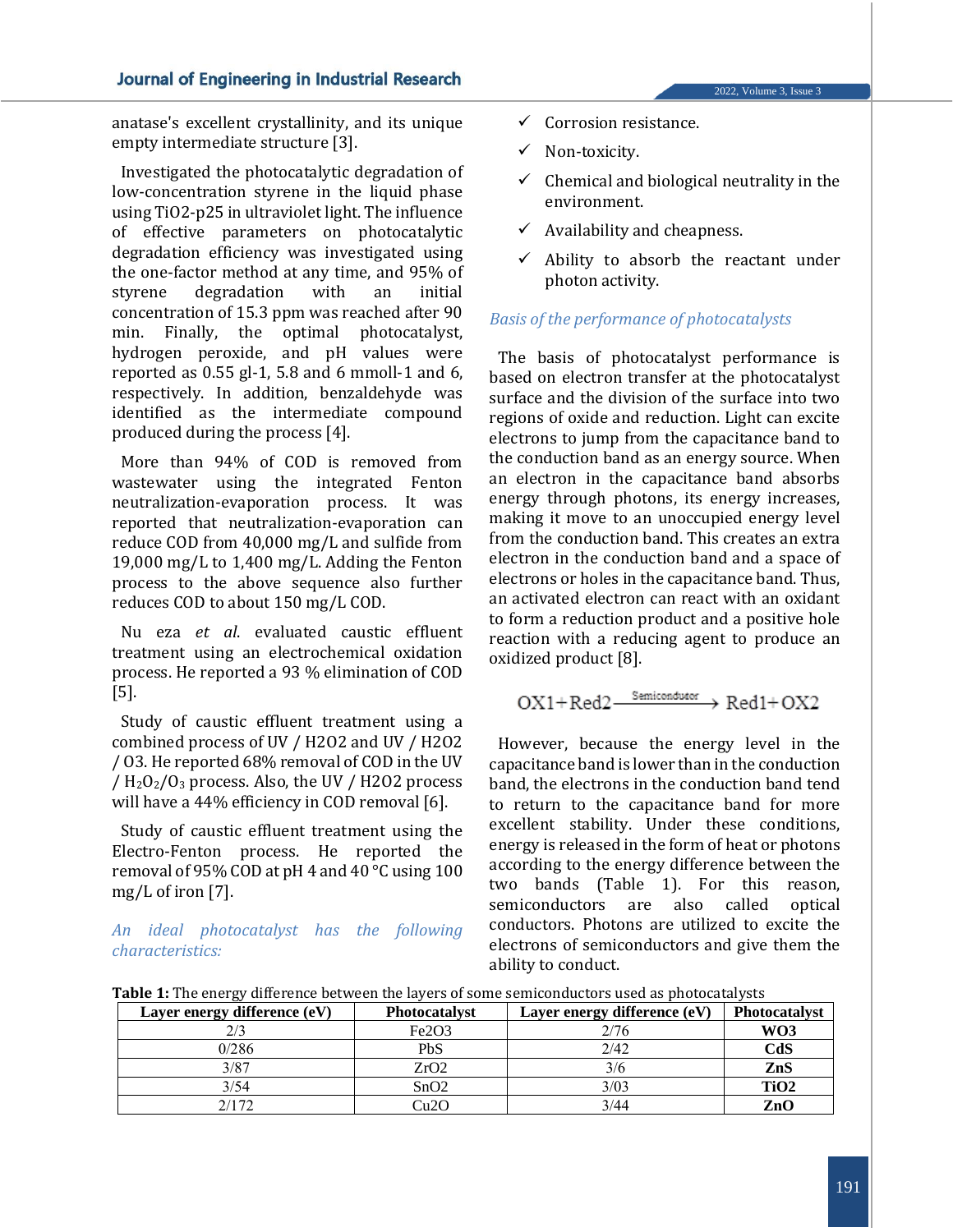2022, Volume 3, Issue 3

Figure 1 reveals the formation of an electron/hole pair at the electron levels of a semiconductor due to the collision of an optical photon. The formation of electron/hole pairs takes place with high energy in the second phase.



Figure 1: Diagram of electron/hole pair formation in the electron balances of a semiconductor due to the collision of a suitable optical photon

As mentioned, the electron/hole pair formed tends to return to its previous state because the electron is in an unstable state. However, the fission of the bond causes the return phase to be delayed, which gives the excited electrons and holes near the semiconductor surface the opportunity to participate in the reactions that occur near the semiconductor surface. In general, the steps of a photocatalytic degradation process can be summarized as follows:

- $\checkmark$  Transfer of reagents (contaminants) in the form of gas or liquid on the catalyst's surface.
- $\checkmark$  Adsorption of the reactants by the photocatalyst surface.
- $\checkmark$  Creating electron pairs/holes generated by light energy.
- $\checkmark$  Separation of electrons and cavities by traps on the photocatalyst surface.
- ✓ Photocatalytic light-induced reaction with reactants.
- $\checkmark$  Desorption of reaction products.

 $\checkmark$  Remove products from the reactor/photocatalyst interface.

In the photocatalytic degradation of pollutants, if the reduction reaction of oxygen and oxidation of the pollutant or water does not coincide, the electron accumulates on the conducting layer, which causes the electron to recombine with the positive cavity. Therefore, adequate electron consumption is essential for the development of photocatalytic oxidation. Therefore, the presence of oxygen is essential as a factor that absorbs electrons and plays a role in producing hydroxyl radicals [9-12].

# *Titanium Oxide*

In 1972, while Professor Fujishima and his student Honda were experimenting, they encountered a strange phenomenon. They observed that when titanium and platinum oxide electrodes were placed in water, a circuit was formed that could decompose water into oxygen and hydrogen without applying electricity from outside and only exposed to ultraviolet light. They did not see any bubbles on the electrodes when the light was turned off. Following this phenomenon, Honda discovered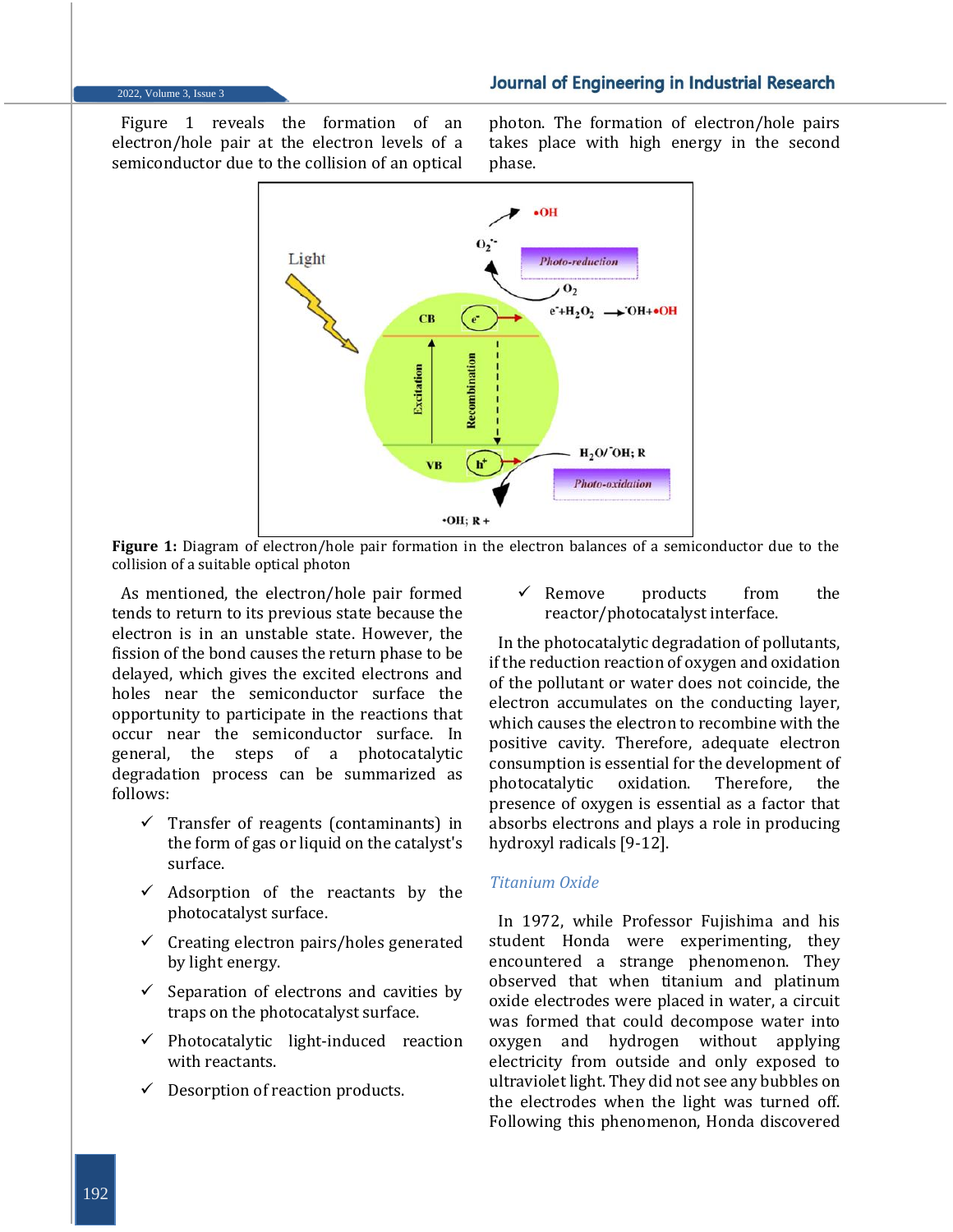that titanium oxide  $(TiO<sub>2</sub>)$  has solid oxidizing properties. Therefore, he focused his studies on the effect of this valuable substance on environmental phenomena such as sterilization, disinfection, and pollution removal. This material is a powder and its color varies according to its purity (from white to gray). Since titanium oxide is chemically and biologically neutral, it has high activity, high stability against light radiation, and low cost. So it has been widely used as a photocatalyst. The photocatalytic activity of titanium oxide depends on the surface properties and semiconductor structure, such as the electrical nature of the particles, the crystal composition, the specific surface area, the particle size distribution, the porosity, and the density of the surface hydroxyl groups. These factors affect the adsorption behavior of pollutants and intermediate products resulting from 2022, Volume 3, Issue 3

degradation, longevity, and electron/hole recombination rate. The effect of particle size on photocatalytic activity is also due to the difference in specific surface area, which increases the active site per unit area and provides the ability to absorb more pollutants. In addition, the primary electron/hole recombination path will vary depending on the particle size. In the nanometer particle range, the physical and chemical properties of the semiconductors are modified, and a slight change in particle diameter leads to a significant increase in the surface-to-mass ratio, thus modifying the volume and surface area for electron/hole recombination. Titanium oxide has four crystal structures: anatase, rutile, brookite, and monoclinic. The crystalline structures of titanium oxide are revealed in Figure 2.



**Figure 2:** Titanium oxide crystal structures (a) anatase (b) rutile (c) brookite

Recent advances have made it possible to study the photocatalytic activity of titanium oxide based on its crystal structure and particle size. Due to the direct effect of specific surface area and crystal composition on photocatalytic activity, anatase and rutile crystals in the nanostructured phase have been further studied, and reports on the other two crystals are rare. Anatase type has a crystalline structure that is related to the tetragonal system. The state of the oxygen atom on the anatase crystal forms a triangular compound. It allows more organic matter to be adsorbed, but this is not the case for rutile with the tetroliurel crystal structure. The position of the titanium oxide atoms provides a favorable condition for the reaction of the adsorbed organic matter. Therefore, the

photocatalytic activity of the anatase form is higher than that of rutile.

Contrary to popular belief, the anatase form is the most active form of titanium oxide. Reports of pure anatase have not been reported to produce the best photocatalytic performance. Based on these reports, it can be inferred that a mixture of anatase and rutile phases can be the best combination to achieve the maximum photocatalytic activity. Several commercial titanium oxide samples with different particle sizes and purities have been studied to estimate photocatalytic activity. A general agreement has been reached that titanium oxide has the best efficiency compared to other samples due to its low electron/hole recombination rate. The reaction mechanism of photocatalytic degradation of pollutants using titanium oxide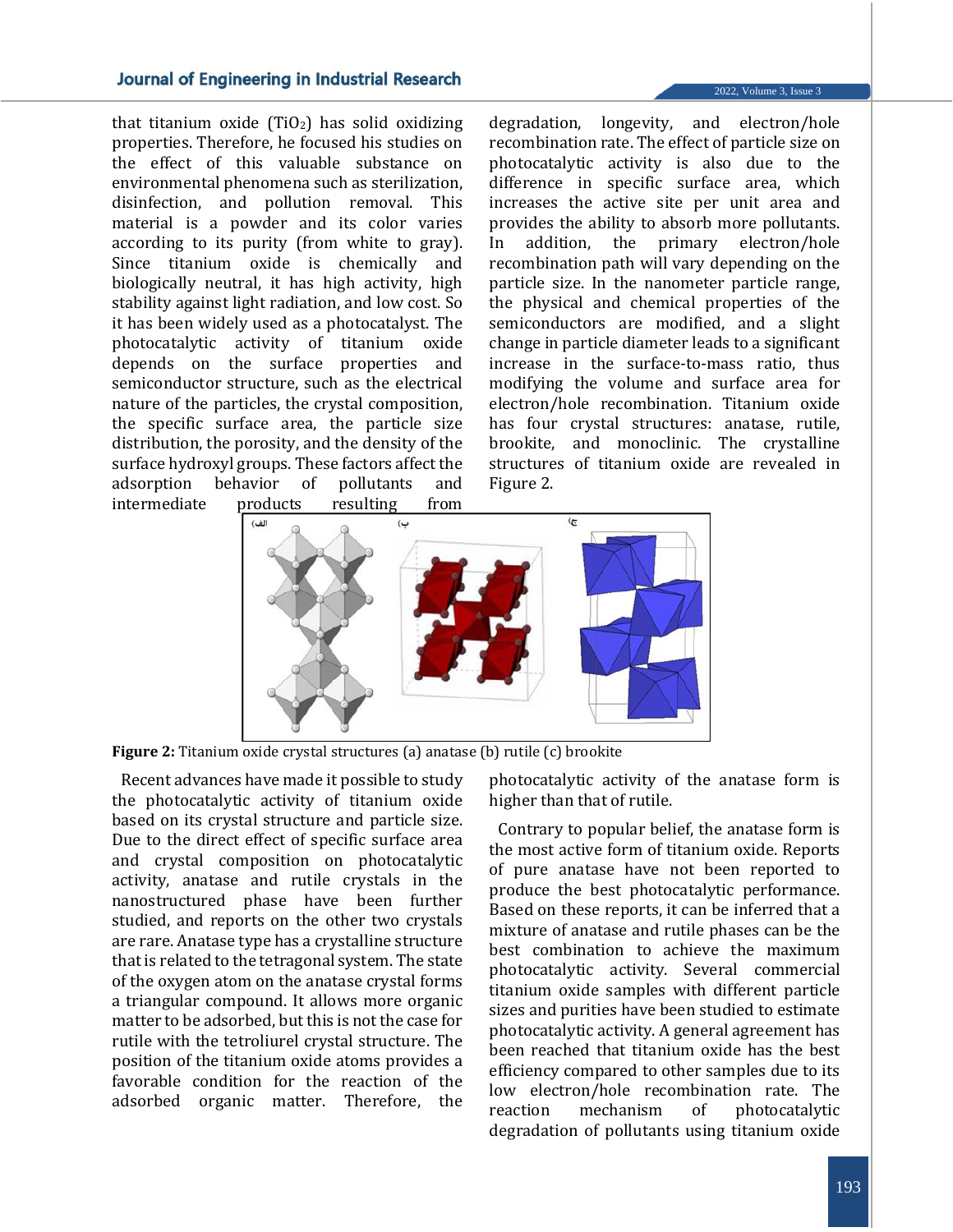#### 2022, Volume 3, Issue 3

can be expressed in the following steps. Electrons and cavities can react with adsorbed compounds on the catalyst's surface, thus initiating redox reactions. The positive cavity (h +) can directly oxidize organic pollutants and convert water molecules to hydroxyl radicals.

On the other hand, the conducting layer electron reduces the absorbed oxygen to a superoxide anion. Hydroperoxyl radicals are produced by the collision of superoxide radicals with existing protons. This radical is an intermediate and eventually converts to hydroxyl radical [13-15].

 $TiO_{r} \stackrel{hv}{\rightarrow} e^{-} + h^{+}$ Organic +  $h^+$   $\rightarrow$  Oxidation product  $\rightarrow$  CO<sub>r</sub> + H<sub>r</sub>O  $H_{\gamma}O + h^{+} \rightarrow OH + H^{+}$  $0. + e^- \rightarrow 0.0$  $0.0<sub>r</sub><sup>-</sup> + H<sup>+</sup> \leftrightarrow$  OOH (hydroperoxil radical)  $H Q \leftrightarrow H^+ + OH^-$ Organic + radicals (.OH, .OOH)  $\rightarrow$  Degradation product  $\rightarrow$  CO<sub>r</sub> + H<sub>r</sub>O  $. OOH + . O<sub>r</sub><sup>-</sup> \rightarrow H<sub>r</sub>O<sup>-</sup> + O<sub>r</sub>$  $.00H + e^- \rightarrow 0^ H_{\nu}O^{-} + H^{+} \rightarrow H_{\nu}O_{\nu}$  $\mathsf{Y.} \mathit{OOH} \rightarrow H_{\mathsf{Y}}O_{\mathsf{Y}} + O_{\mathsf{Y}}$  $H_{\rm Y}O_{\rm Y} \stackrel{hv}{\rightarrow}$  7. OH  $H_{\rm v}O_{\rm v}$  +  $e^ \rightarrow$   $OH + OH^ OH^- + h^+ \rightarrow OH$  $H_rO_r + O_r^- \rightarrow OH + OH^- + O_r$  $RH + .OH \rightarrow R' + H_{r}$ 

And in general:

Organic  $\frac{T(0,0,\&\&\vee\cdots)}{T(0,0,\&\&\vee\cdots)}$  Intermediates  $\rightarrow CO, +H, O$ 

#### *Modification of Titanium Oxide*

Because the energy difference between titanium oxide layers is significant, it is only active in the ultraviolet range, covering less than ten percent of the intensity of sunlight. In other words, the only problem with the application of titanium oxide is its inactivity in visible light and requires ultraviolet radiation. In addition, most people are aware of the effects of UV radiation on skin problems. Therefore, modification of this

photocatalyst is essential, and research has focused on other generations. In recent years, attempts have been made to increase the activity range of titanium oxide and even shift it to visible light. Modifying titanium oxide with different types of metal ions or anionic components as substitutions or subsets in photocatalytic particles is a way to increase its response to the visible light region. In both types, an impurity state is created between the two conducting layers and the photocatalyst capacity layer, narrowing the energy distance between its alignments [16].

**A) Modification of titanium oxide with metal ions:** There are many reports in which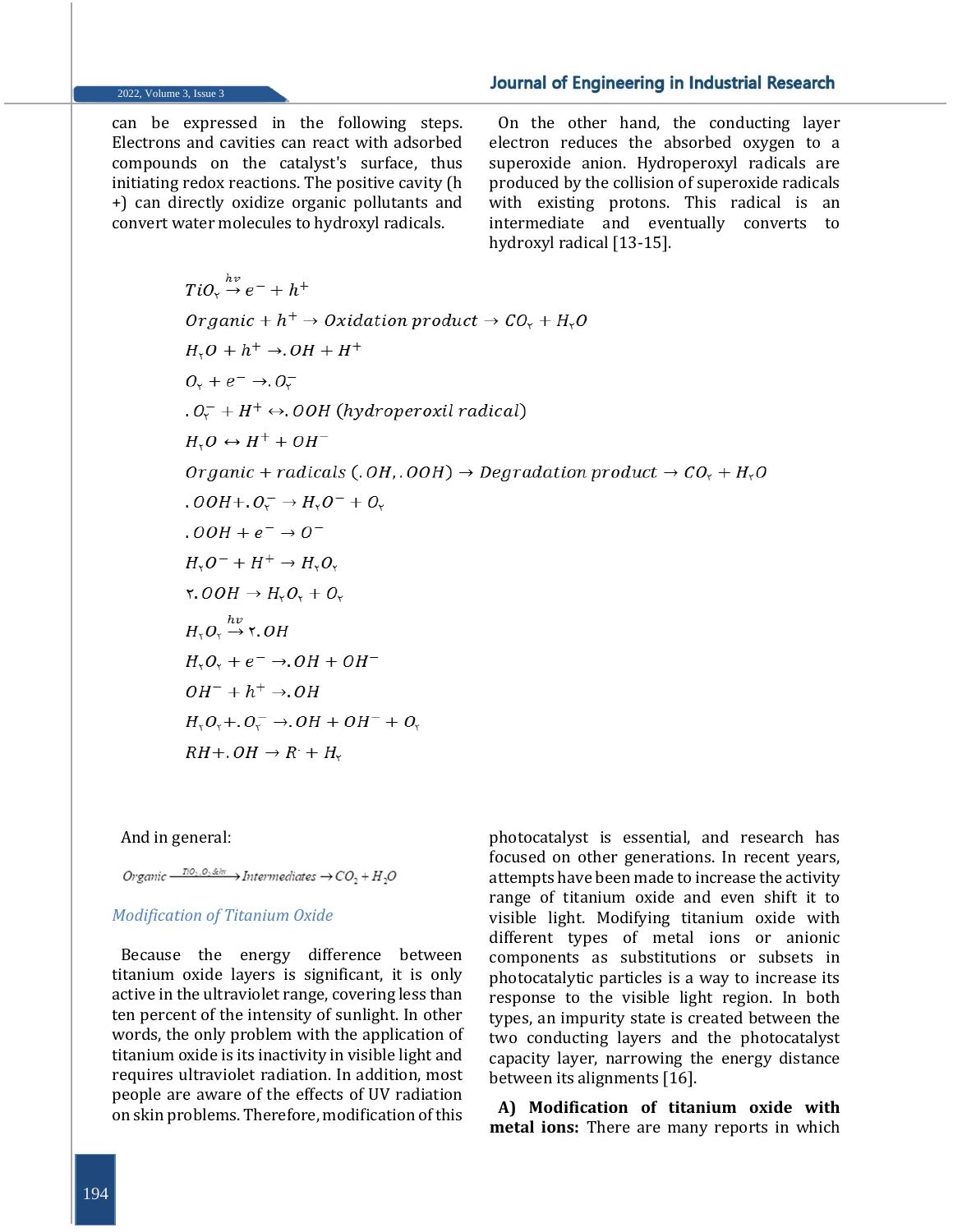titanium oxide has been deposited with several metal ions such as Ca2 +, Sr2 +, Ba2 +, Fe3 +, Cr6 +, Co3 +, Mo5 + and rarer ions such as La3 +, Ce3 +, Pr3 +, Gd3 +, Nd3 +, Sm3 +. When homogeneous cations with charges less than Ti4 +, such as Al3 +, Cr3 +, Ga3 +, and Ln3 +, are placed in the titanium oxide network, they act as receptor centers and trap photoelectrons. Once negatively charged, they absorb the holes, causing the electron/hole to recombine. Other homogeneous cations with a charge higher than Ti4 +, such as Nb5 +, Ta5 +, Sb5 +, act as donors and trap positive cavities. After being positively charged, they absorb electrons and cause electron/hole recombination. In either case, the added cation helps to recombine the electron/hole, which is detrimental to the efficiency of the photocatalyst. In addition, metal ions doped in titanium oxide structure become the main factor for the partial blockade of active sites of photocatalysts. In most research, researchers believe that modifying photocatalysts with metals can lead to photocatalyst thermal instability, which is undesirable and costly.

2022, Volume 3, Issue 3

**B) Titanium oxide modification with nonmetallic ions:** An effective method in modifying titanium oxide photocatalyst and activating it under visible light is to replace oxygen ions with anions such as  $N3 +$ ,  $C4 +$ ,  $S4 +$ ,  $X (F-, C] -$ ,  $Br -$ Which leads to a narrowing of its energy layer. Since the first report by Sato *et al*. (2020), significant research has been conducted on nitrogen-doped titanium oxide'se preparation, detection, and photocatalytic activity. Asahi *et al*. (2019) introduced nitrogen as the most influential element in modifying the optical properties of titanium oxide. Morikawa *et al*. (2020), also believe that nitrogen modification is more effective than other non-metals.

This is because its p-level reduces the energy difference between titanium oxide layers and the p-oxygen level. Valentin *et al*. (2020) showed that nitrogen is doped in the structure of titanium oxide in the form of substitution (Ns) and substitution (Ni). Substitution nitrogen has a local nitrogen level of about 0.14 eV, and subsurface nitrogen has a characteristic  $\pi$  level of about 0.74 above the titanium oxide capacity layer (Figure 3).



**Figure 3:** Structure of the modified nitrogen oxide layer of nitrogen

In general, it can be said that among these nonmetals, nitrogen is essential due to its low ionization energy, similar size to oxygen, and high stability. It reduces the recombinant nature of the electron/photocatalyst hole. Other research has reported the successful use of N-TiO2 in the photocatalytic degradation of toluene and dyes. So far, different methods have been reported for nitrogen doping in titanium oxide structures. These methods include cell gel,

hydrothermal, solothermal, sonochemical, sputtering, plasma, titanium nitride oxidation, electrochemical anodizing, and inoculation [17].

Regardless of the type of reactor used, there are usually two ways to use a photocatalyst to treat wastewater:

*A) Use of photocatalyst dispersed in solution:*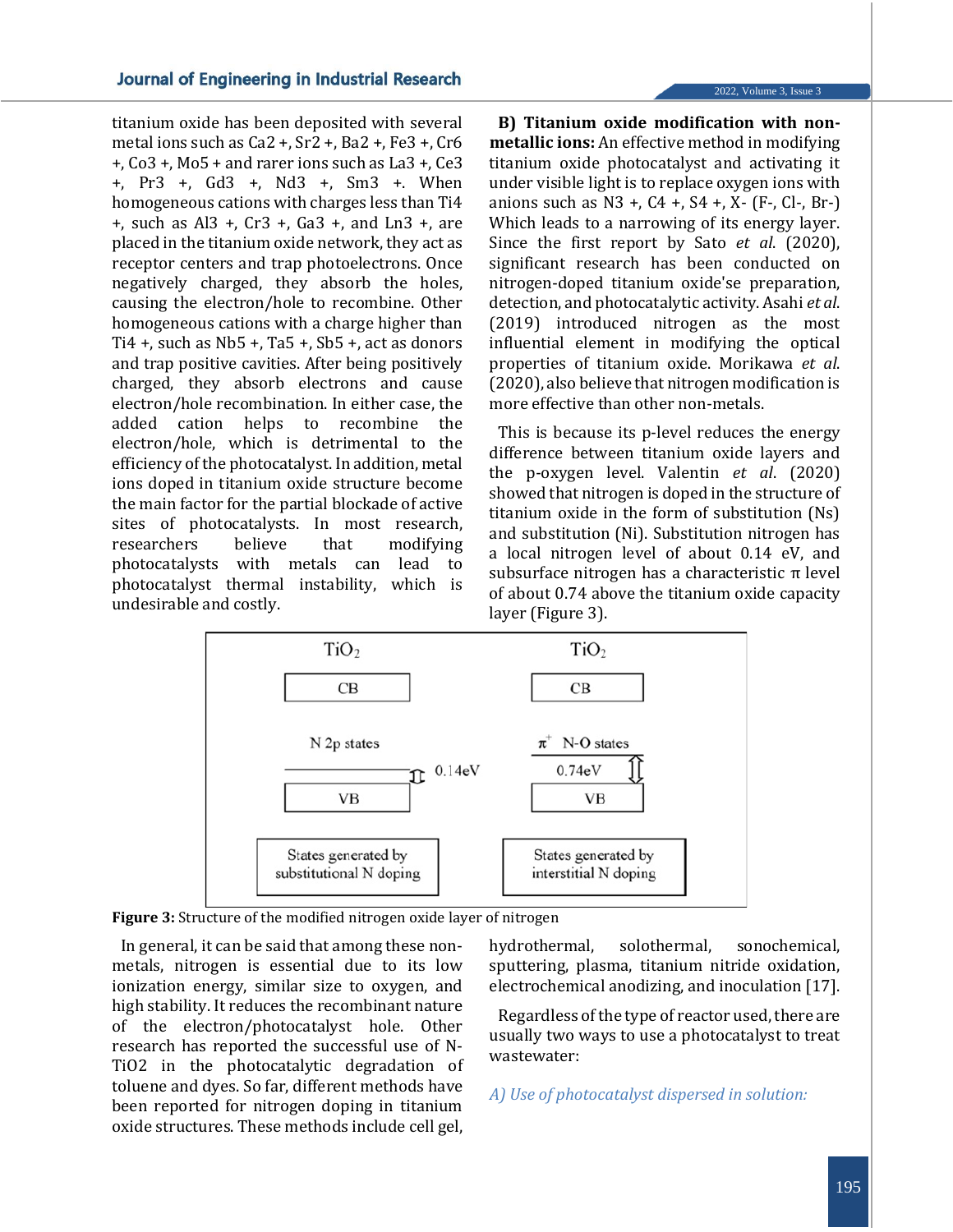#### 2022, Volume 3, Issue 3

# *B) Use of photocatalyst as a stabilized layer:*

**A) How to use the photocatalyst in the photoreactor:** In slurry photoreactors, the catalyst particles are freely dispersed in the liquid phase, and as a result, the photocatalyst is completely dispersed in the liquid phase. Mechanical or magnetic agitators are used to properly diffuse the catalyst in the liquid phase. In most studies, photocatalyst particles are dispersed in the effluent solution to create a large surface area for liquid/solid phase contact. However, this method requires catalyst separation after the purification step. This separation is usually a physical process such as filtration, centrifugation, or coagulation. To this end, attempts have been made to combine the photocatalytic and membrane processes.

#### *Types of slurry photoreactors are:*

#### *Slurry Cyclic Photoreactors (SAR):*

The cyclic reactor consists of two all-center tubes to which the inner tube is exposed. In this type of photoreactor, the photocatalyst suspension flows through the annular channel created by the two mentioned tubes. The radiation source (lamp) is placed inside the transparent inner tube. This design has the advantage of providing a symmetrical radiation field. Slurry ring reactors are widely used on a laboratory scale, are easy to operate, and are generally an option for industrial applications.

**Open Upstream Fluorescent (OUR):** This type of fluorescent consists of immersion lamps located perpendicular to the mainstream of water. This design with an asymmetric radiation field requires a complex reactor model, and more reactor volume is required to have the same performance as a slurry ring reactor.

**Rotary Flow Reactor (SFR):** Two circular glass plates form the SFR reactor. The water/photocatalyst suspension is injected tangentially into the outside of the reactor, creating a helical flow that causes the photocatalyst suspension to mix. The photocatalyst suspension exits the center of the reactor top plate. This device provides an entirely agitated slurry with non-uniform

radiation distribution, which leads to the creation of a complex reactor model.

# *Integrated Flow Membrane and Filtration System (IFR-MF):*

This type of reactor consists of an annular chamber in the form of a thoroughly agitated slurry with a hollow fiber membrane modulus of the ultrafiltration type. This type of reactor allows the separation of fine photocatalyst particles from the refined solution and the return of the photocatalyst to the reactor.

#### *Cyclic Taylor Fluorescent (TVR):*

This type of reactor consists of two coaxial cylinders and free catalyst particles rotating in an annular channel. The lamps are installed in the inner cylinder. The turbulent current is created by rotating the inner cylinder, and the photocatalyst is exposed to radiation intermittently, moving circular currents of the photocatalyst particles closer to the reactor section exposed to the radiation. One of the disadvantages of TVR reactors is the added complexity due to its moving parts.

**Turbulent slurry fluoride (TSR):** This fluoride consists of a turbulent slurry system with a ceramic membrane for catalyst separation and recovery. The membrane is cleaned intermittently with a backward flow of air. According to the suppliers of these reactors, its main advantages are low-volume design and high efficiency.

**Photo-CREC-Water-II photo-reactors:** This type of photo-reactor consists of an annular container and a lamp placed in the center. At the top of the reactor, a slurry distributor ensures suspension turbulence at the reactor inlet. This type of photoreactor is equipped with quartz windows and parallel side pipes. This design allows the measurement of absorbed photons and radiation reflection and is very valuable for measuring energy efficiency and quantum [18].

**Photo-CREC-Water-III Photoactors:** This type of photoactor is a circular container with an external radiation source. This device is designed to simulate solar photoreactors and has standard features with Photo-CREC-Water-II photoreactors [19].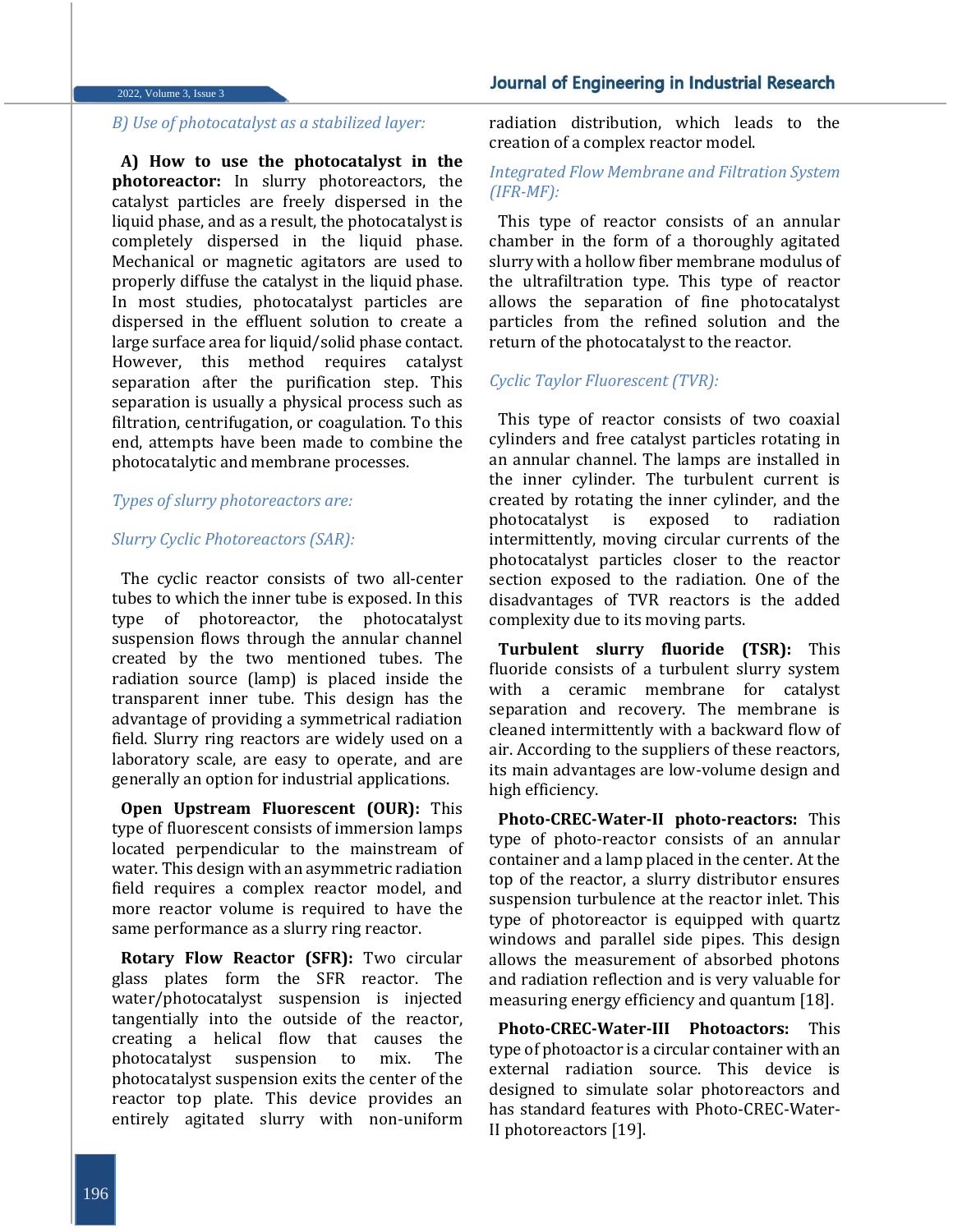**B) Use of photocatalyst as a stabilized layer:** In photocatalysts with a fixed catalyst, an attempt is made to avoid the separation step in slurry photo actors by fixing the photocatalyst on the walls of the photovoltaic or on a neutral and suitable base. Various bases are used, including glass, aluminum, ceramic, perlite, zeolite, and ceramic membranes. Some catalysts with fixed catalysts include fixed bed fluoride, fluidized bed fluoride, and rotating disk fluoride. These photoreactors hold the photocatalyst on a fixed base by surface physical forces or chemical bonds. Several methods have been used to coat and stabilize the photocatalyst on the desired surface, including immersion, chemical vapor deposition, sol-gel, spray coating, immersion coating, sputtering, etc. Researchers widely use the immersion method because it is simple and does not require more complex devices. However, the photocatalytic coating obtained from this method is not uniform and can be easily detached from the base. The photocatalyst coating is obtained homogeneously and uniformly in chemical vapor deposition and solgel methods. The sol-gel method for producing a photocatalyst film on the base surface has several advantages over the chemical vapor deposition method. It has been used to produce a photocatalyst thin film; however, since the reactor's active surface and volume decreased, it has led to a sharp drop in process efficiency. In addition, part of the porosity is lost during the heating process that is performed to stabilize the photocatalyst on the base. As a result, the effective level of the photocatalyst is reduced. Therefore, the efficiency of a reactor with a stabilized catalyst is still lower than that of a reactor with a dispersed catalyst. In general, the advantages of catalysts with stabilized catalysts can be summarized in the possibility of continued use of the reactor and no need for other processes such as filtration to separate the catalyst and regenerate it. On the other hand, such photoreactors may have the following defects:

- ✓ Low ratio of active level of photocatalyst to reactor volume.
- $\checkmark$  Low intrinsic efficiency due to light absorption and diffusion in the surrounding photocatalyst medium.
- $\checkmark$  Relatively high-pressure drops.
- The problem of regenerating photocatalysts stabilized all the time with the process [20-23].

2022, Volume 3, Issue 3

# *Types of photocatalysts with stabilized photocatalysts are:*

Fillers (FFR): This fluorescent design may provide only a limited active catalyst level per unit volume of the reactor. Film-forming photoreactors are known by the following characteristics.

- $\checkmark$  The photocatalyst is fixed on the inner wall of the column.
- $\checkmark$  The thin layer of water moves downwards.
- $\checkmark$  A lamp is located in the center of the column.

**Multi-tube photoreactors (MTR):** This type of photoreactor consists of a cylindrical chamber with more than fifty quartz tubes on which the photocatalyst is coated on the outer surface. Multi-tube photoreactors are like a tube and shell heat exchanger in which water flows through the shell. Radiation is emitted through an aluminum reflector in quartz tubes. This type of design provides a relatively large photocatalytic active surface per unit volume of the reactor [24].

**Fluorescent bed fluorescent (PBR):** This type of fluorescent is a filled column consisting of a central lamp. So far, different types have been offered:

- $\checkmark$  Photocatalyst fixed on glass meshes.
- $\checkmark$  Photocatalyst fixed on fiberglass.
- $\checkmark$  Photocatalyst fixed on glass spheres.

A possible disadvantage of this type of photoreactor is the non-uniform and partial irradiation of the catalyst surfaces. Also, the unbalanced distribution of water flow may limit the amount of water in contact with the photocatalyst exposed to radiation and negatively affect the reactor's overall performance [25].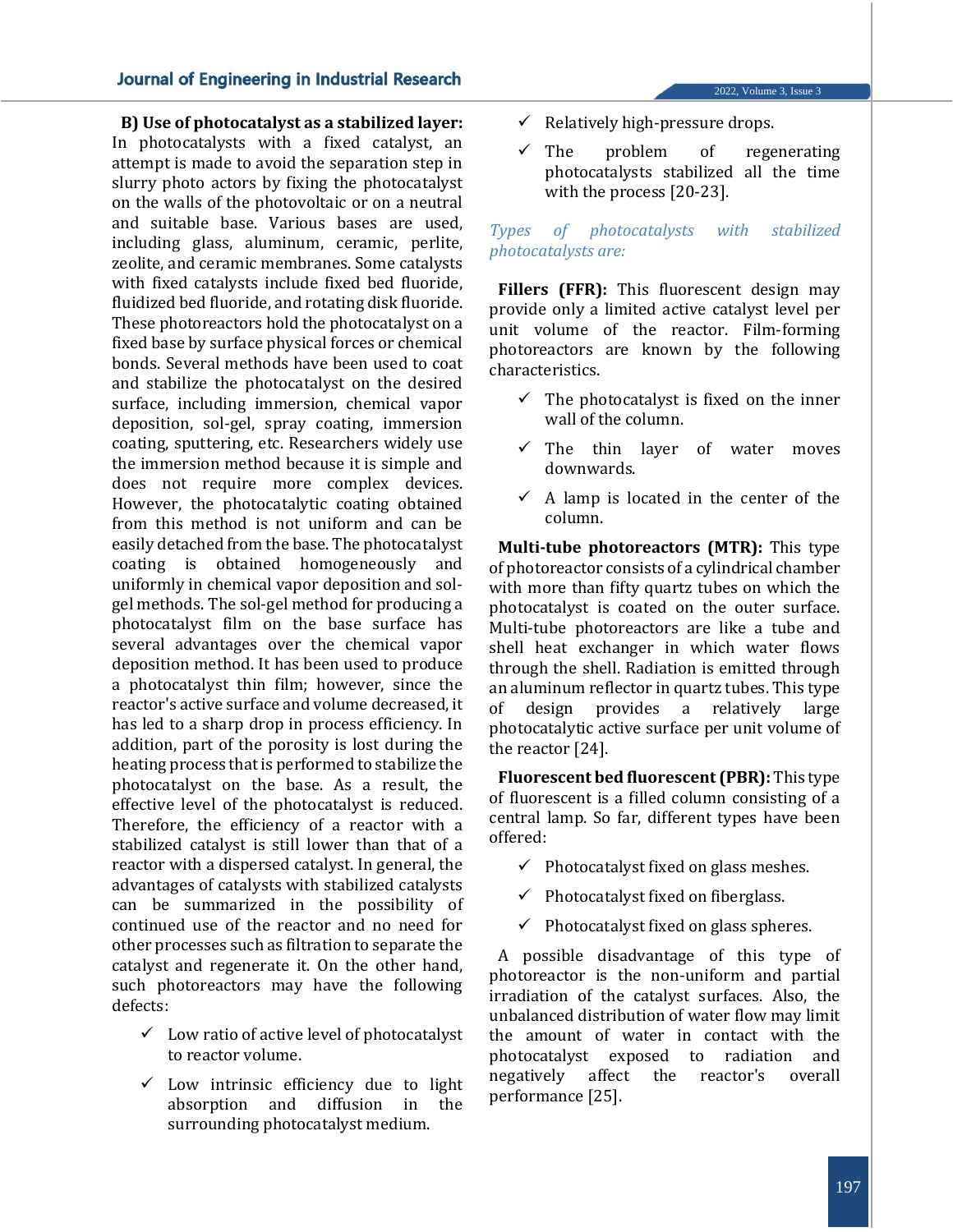#### 2022, Volume 3, Issue 3

**Photocouplers with fiber optic cables (FOCR):** In this type of photoreactor, radiation is transmitted by optical fibers to photocatalysts stabilized inside the reactor. This system allows radiation to the photocatalyst remotely with minimal scatter and the possibility of integrated radiation. The relatively high cost of optical fibers and the loss of energy during light concentration and photon transmission are some disadvantages that reduce the tendency to design FOCR photoreactors [26].

**Alternating Radiation Controlled Rotating Fluorescent (RDR-CPI):** This type of fluorescent consists of thin layers of photocatalysts fixed on a rotating disk's surface. This disk is connected to an axis that rotates at 20-100 rpm. A set of lamps is used to irradiate the surface of the disk. Rotating hydrodynamics allow for proper contact between the contaminant and the surface of the photocatalyst. RDR-CPI moving components increase the complexity of the photocatalytic system [27].

**Spiral Glass Tube Photoreactor (SGTR):** This photoreactor consists of a circular tube with a photocatalytic coating wrapped around a lamp. Although this design may irradiate a relatively large surface area of the photocatalyst per unit volume of the reactor, it requires complex hydrodynamics and limited contact between water and the photocatalyst [28].

**Tubular optical fluorescent (TLR):** A stainless steel plate at the top and an internal welded plate are the hallmarks of this type of reactor. In this type of reactor, several U-shaped lamps coated with photocatalysts are placed around the welded plate, all of which are often housed inside a rectangular stainless-steel housing. One of the advantages of LR is the high catalytic active surface per unit volume of the reactor and the ease of scale increase of this type of reactor. Disadvantages of this photoreactor include non-uniform distribution of radiation and hydrodynamic complexity of fluid motion [29].

**Photo-CREC Water I Photoreactor:** This photoreactor is a ring-shaped reactor whose radiation source is located in its central axis. This design allows high photocatalyst loading on

the glass lattice, good radiation on the catalyst, and the possibility of integrated photocatalyst contact with circulating water [30].

#### *Light Sources*

As mentioned, a suitable light source is required to activate the photocatalyst and produce hydroxyl free radicals in the photocatalytic process. The light sources used in the photocatalytic degradation process are classified into solar radiation and artificial radiation. Artificial radiation also includes ultraviolet radiation and visible radiation. The position of the lamp or radiation source is a distinguishing factor in photocatalytic reactors. The different positions of the radiation source in a photoreactor are as follows:

- $\checkmark$  Reactors with the immersed radiation source.
- Reactors with the external radiation source.
- $\checkmark$  Reactors with distributed radiation sources.

In reactors with an immersed radiation source, the lamp is placed inside the reactor, while in photocatalytic reactors with an external source, lamps are placed outside the reactor chamber. In distributed radiation reactors, radiation is transmitted from the source to the reactor by optical instruments such as reflectors and optical conductors [31, 32].

#### *A) Ultraviolet Radiation:*

Ultraviolet light is electromagnetic radiation with a wavelength shorter than visible light but longer than X-rays in 100 to 400 nm and energies of 3 to 24 electron volts. This light is called ultraviolet because it consists of a spectrum of electromagnetic waves with frequencies higher than what humans know as a purple light. The growth and development of mechanisms in photochemistry have led to the discovery of the benefits of this light spectrum as an oxidation technology. The ultraviolet light spectrum can be divided into three regions: UV-A (wavelength range between 315 and 400 nm), UV-B (wavelength range between 280 and 315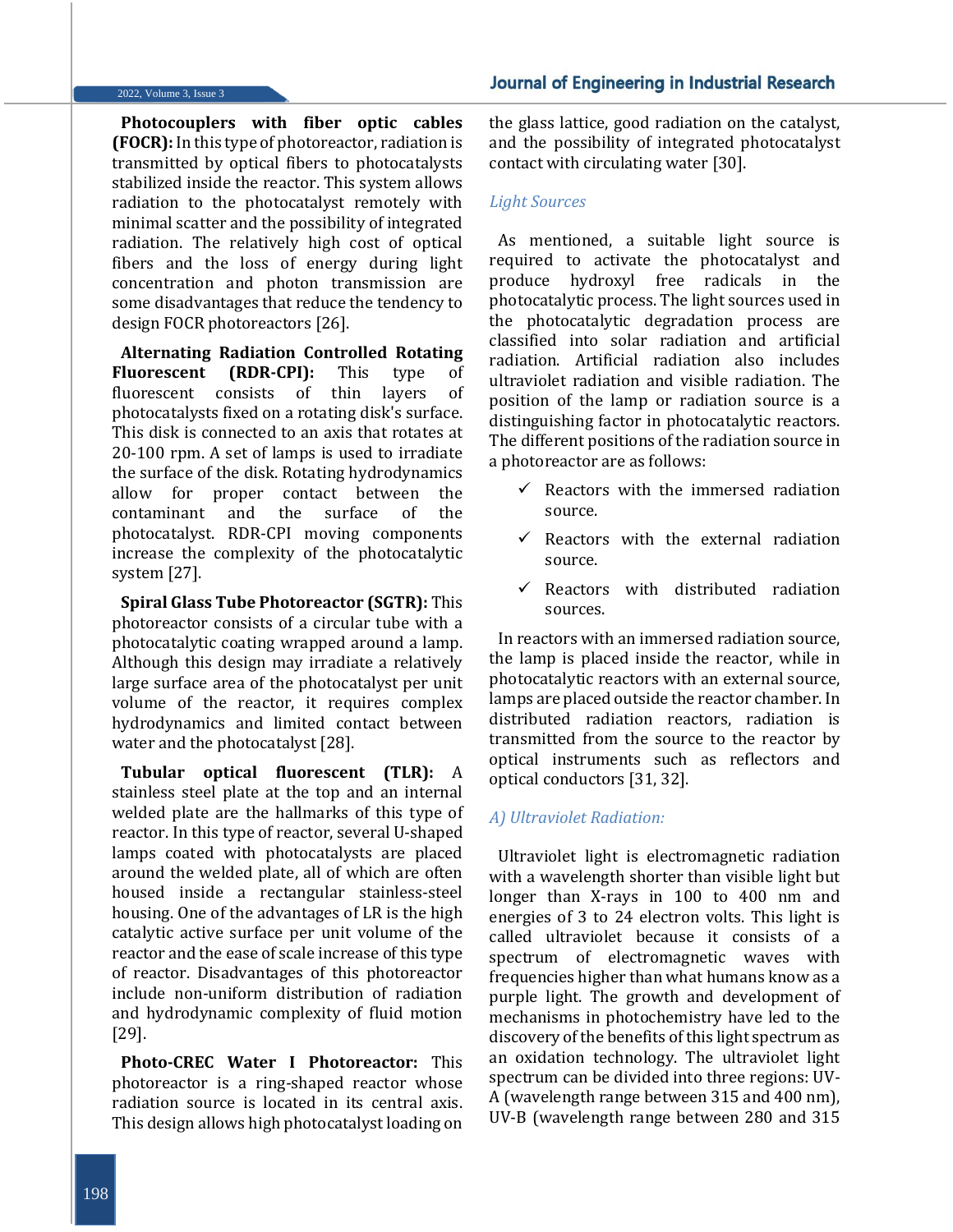nm), and UV-C (wavelength range between 100 and 280 nm). The sun emits ultraviolet rays in the UV-A, UV-B, and UV-C bands. The ozone layer prevents 97 to 99% of ultraviolet radiation from penetrating the atmosphere. 98.7% of the ultraviolet radiation that reaches the earth's surface is UV-A. Some reports have suggested that UV-C has been more effective than UV-A in the photocatalytic degradation of organic matter. Because quartz only absorbs wavelengths shorter than 180 nm, UV light bulbs are produced from quartz [33-35].

**B) Visible radiation:** The wavelength range of visible light is between 400 to 700 nm. Visible light-generating lamps should be used to activate modified photocatalysts that are activated under visible light. Fluorescent, halogen-tungsten, halogen, and xenon lamps have been used in most studies that have examined the photocatalytic degradation of pollutants in visible light. Fluorescent lamps are a typical example that generates radiation in the visible area. In other words, it is a type of electric gas discharge lamp that stimulates mercury vapor in argon or neon gas with electricity, which results in the formation of a plasma that emits ultraviolet light. This beam is then converted into visible light by a fluorescent material [36-39].

# *Parameters affecting the photocatalytic degradation process*

In photocatalytic degradation, after the transfer of reactants from the fluid phase to the photocatalyst surface and the adsorption of the reactants, the reaction occurs in the adsorption phase. Based on studies in the photocatalytic oxidation of pollutants and according to the principles described above, the most critical operational parameters affecting the overall degradation efficiency with photocatalytic processes are as follows.

**A) Temperature effect:** Since photocatalytic systems use light radiation to excite the photocatalyst, these systems do not need heat. One of their significant advantages is that they do not need to waste energy to heat water with a high heat capacity. Therefore, this process is preferably performed at ambient temperature.

However, due to the release of energy in the decomposition process and pairing of electrons, as well as the incandescence of lamps, the temperature of the solution increases. Therefore, it is necessary to cool the solution. This process is less temperature-dependent in the temperature range of 20-80  $\degree$  C. Still, at higher temperatures, the recombination conditions and the adsorption reaction process of the adsorbed reactor are better, and the photocatalytic activity is reduced [40, 41].

**B) The effect of oxygen:** In photocatalytic degradation, the presence of electron receptors is recommended to prevent the recombination reaction between the created holes, which are positively charged, and the electrons. Therefore, oxygen as an oxidizer in the photocatalytic process is necessary to degrade organic matter. In other words, the oxygen molecule in the electron solution is friendly. It absorbs electrons from the photocatalyst surface, helping the photocatalyst start the activity by preventing electron/hole recombination by absorbing electrons from the photocatalyst surface. In addition to electron adsorption, the oxygen molecule plays an essential role in producing active components such as hydroxyl radicals. In addition, depending on the type of organic compound, it can also play a direct role in the degradation mechanism. Airflow is usually used to provide oxygen. In addition to providing oxygen, aeration causes uniform and dispersed mixing and suspension of catalysts in slurry photoreactors. According to Royai *et al*., the photocatalytic degradation of phenol in the absence of oxygen (air) does not improve [42- 45].

**C) The effect of pH:** The study of the effect of pH on the performance of the photocatalytic process is complex because pH interferes with the efficiency of the process in three ways at all times:

- $\checkmark$  With effect on the rate of hydroxyl radical formation.
- $\checkmark$  By acting on the electrostatic attraction between the surface of the photocatalyst and the pollutant molecule.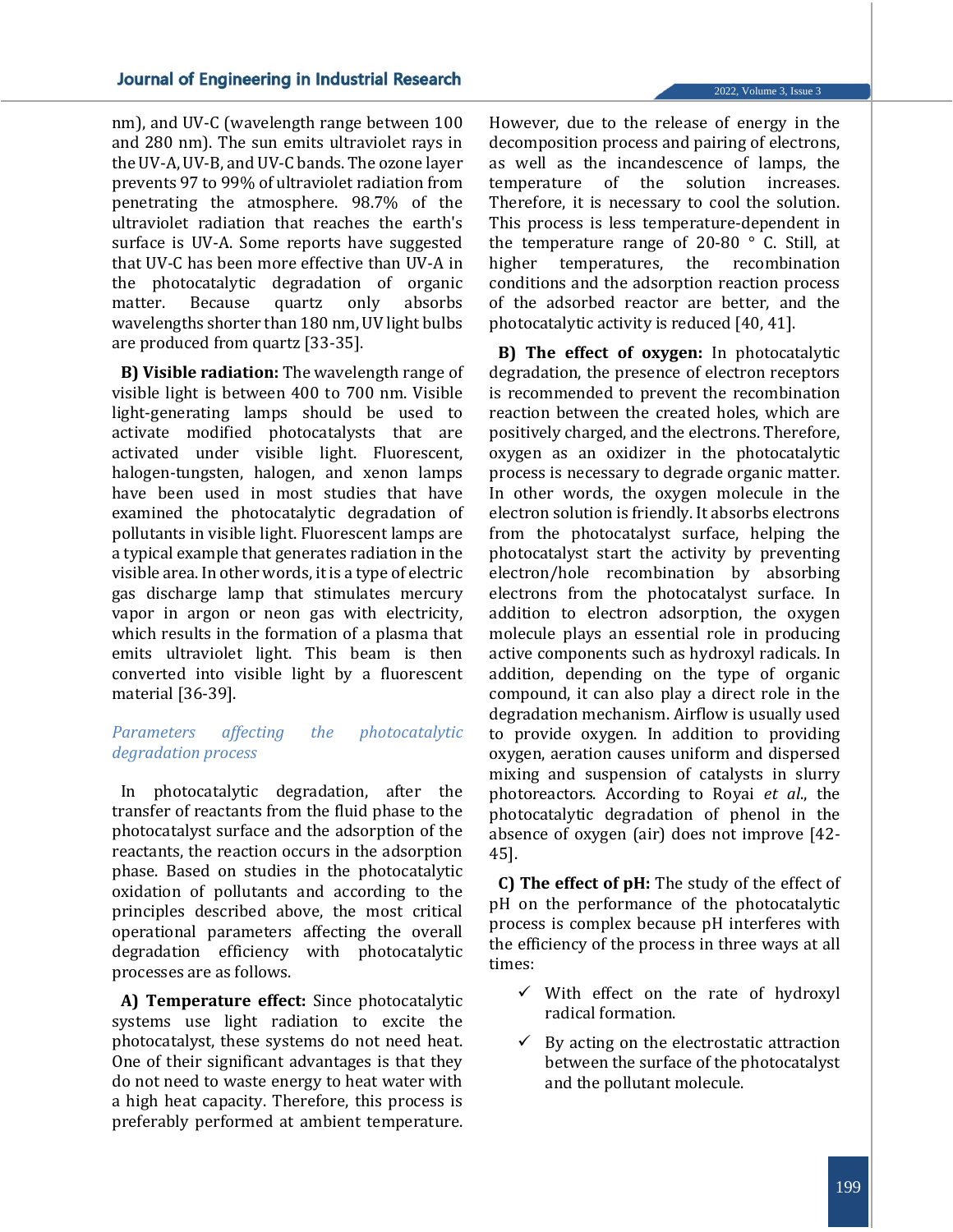#### 2022, Volume 3, Issue 3

Creating a tendency for photocatalytic particles to accumulate reduces the effective surface area for the absorption of pollutants and the absorption of radiation. The acidic/alkaline properties of the solution significantly affect the photocatalytic reaction that occurs on the photocatalyst surface. Based on practical

> $TiOH + H^+ \rightarrow TiOH^+$  $TiOH + OH^- \rightarrow TiO^- + H_2O$

Therefore, changes in pH can be effective by creating an electrostatic force in the adsorption of organic matter to the surface of titanium oxide, which is one of the critical stages of photocatalytic oxidation. In addition, titanium oxide particles tend to agglomerate under acidic pH conditions, which reduces the effective surface area for the absorption of pollutants and radiation. Therefore, determining the optimal pH value in the photocatalytic degradation process is essential [46-49].

*Effect of Nature and Concentration of Photocatalyst*

Reports indicate that the reaction occurs only in the adsorbed phase on the photocatalyst. Therefore, an essential parameter in the performance of a photocatalyst is the surface morphology, particle size, and mass size. Zhang et al. (2020) showed that the photocatalytic activity of 15 nm titanium oxide particles is much higher than that of 30 nm particles. On the other hand, the photocatalytic reaction rate is strongly dependent on the amount of photocatalyst used. In general, in any photocatalytic process, the optimum amount of photocatalyst should be estimated to avoid the use of additional catalysts and to ensure that all input photons are absorbed and effective. In addition, the presence of additional catalysts causes unwanted scattering of light and reduces light penetration into the solution.

**A) Effect of Pollutant Concentration:** Those organic substances that are well absorbed on the photocatalyst surface are more exposed to direct oxidation. Wu *et al*. Concluded that the removal of benzene decreases with increasing studies, the zero-pH charge point indicates a neutral pH, reported 6.8 for the Degussa p25 photocatalyst. Therefore, the titanium oxide level at pH <pHPZC (acidic medium) has a positive charge, but at pH> pHPZC (alkaline medium), the titanium oxide level has a negative charge.

concentration, since at high concentrations of benzene, there is more competition for active photocatalytic sites. In addition, the lack of photons relative to the pollutant molecules adsorbed at high concentrations of the pollutant can slow down the reaction.

**B) Auxiliary oxidizing effect:** To improve performance and increase the rate of contaminant degradation, auxiliary oxidants can be used along with oxygen in the photocatalytic process. Hydrogen peroxide and sodium peroxysulfate are common auxiliary oxidants that act as dual-acting agents. First, they prevent electron/hole recombination by absorbing electrons. Second, ultraviolet radiation generates free radicals such as hydroxyl and sulfate, which play a crucial role in the photocatalytic process. The peroxydisulfate ion also enhances the photocatalytic process by absorbing electrons from the conducting layer of the photocatalyst and preventing electron/hole recombination.

$$
H_2O_2 + O_2^- \rightarrow OH + OH^- + O_2
$$
  
\n
$$
H_2O_2 + e^- \rightarrow OH + OH^-
$$
  
\n
$$
OH^- + h^+ \rightarrow OH
$$
  
\n
$$
S_2O_8^{2-} + e^- \rightarrow SO_4^{2-} + SO_4
$$
  
\n
$$
SO_4^- + H_2O \rightarrow SO_4^{2-} + H^+ + OH
$$
  
\n
$$
SO_4^- + Pollutant \rightarrow SO_4^{2-}
$$
  
\n
$$
SO_4^- + e^- \rightarrow SO_4^{2-}
$$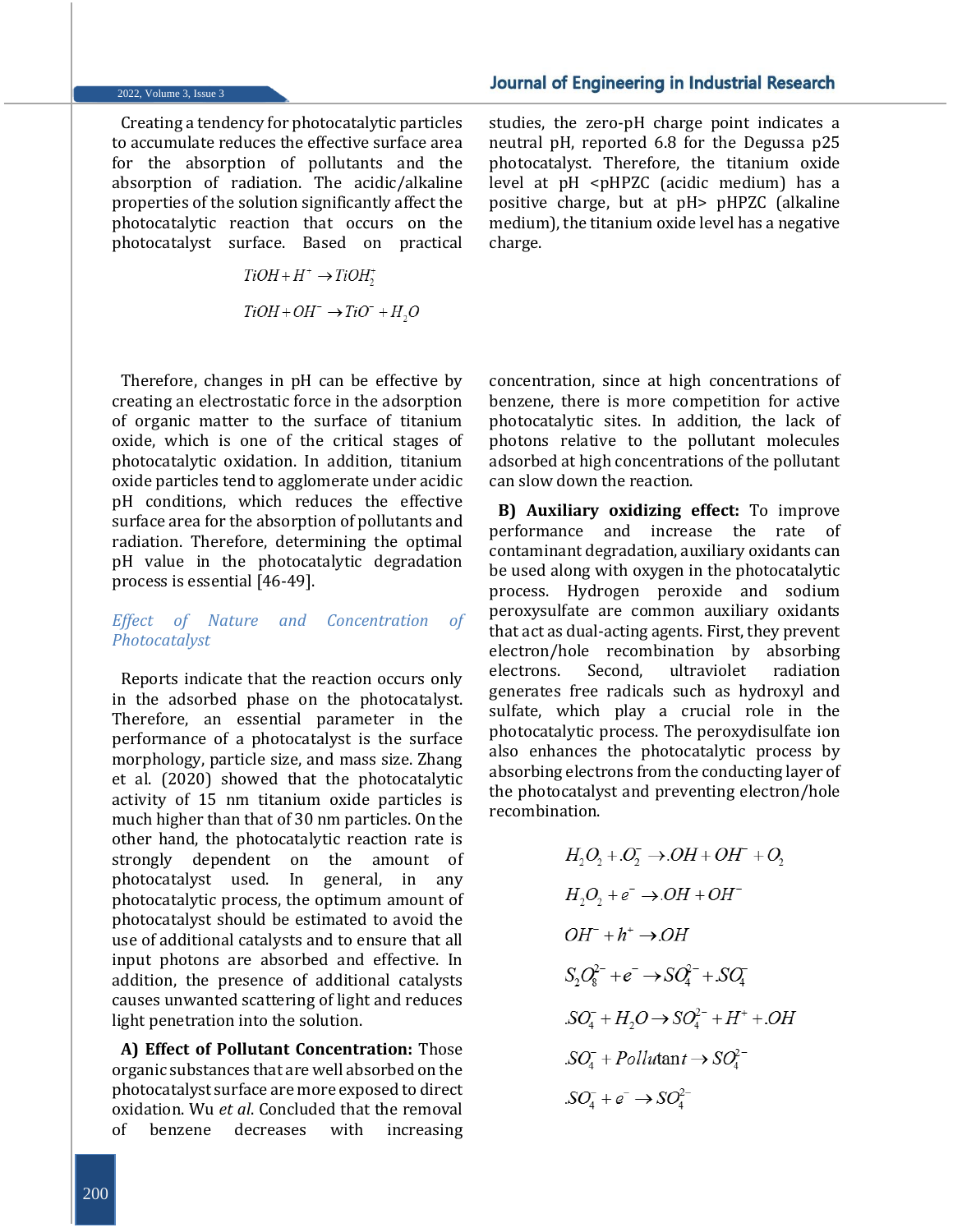**Conclusion**

In the photocatalytic process, it is necessary to first activate the photocatalyst due to effective radiation. The need for a light path in the photocatalytic reactor controls the geometry and shape of the reactor. Because the maximum amount of effective radiation must be absorbed by the photocatalyst. Second, the maximum contact between the activated catalyst and the organic matter should be made, and the resulting products should be removed from the photocatalyst surface in the best way. These are just some of the goal-setting sharewares that you can use to get the most out of your reactor. Nanoparticles are incredibly effective in increasing the effective surface area relative to the reactor volume and reducing the internal resistance. In addition, in these photo actors, a stirrer is used to create a homogeneous environment, and aeration is performed due to the need for oxygen. One of the applications of this technology that has attracted many researchers today is the creation of self-cleaning surfaces and hydrogen sensors. Finally, related practical examples that can be mentioned are solar units with a capacity of 300 liters per hour in Almeria (Spain), which are operated by sunlight, and units of 60 to 6000 liters per hour, which purify commercializes

#### **References**

- [1] B. Raei, A. Bozorgian, *J. Chem. Lett.,* **2021,** *1*, 143-148. [\[Google Scholar\]](https://scholar.google.com/scholar?hl=de&as_sdt=0%2C5&q=Thermodynamic+modeling+and+phase+prediction+for+binary+system+dinitrogen+monoxide+and+propane&btnG=), [\[Publisher\]](https://www.researchgate.net/profile/Alireza-Bozorgian-2/publication/349590172_Thermodynamic_Modeling_and_Phase_Prediction_for_Binary_System_Dinitrogen_Monoxide_and_Propane/links/6037812d92851c4ed595c0ba/Thermodynamic-Modeling-and-Phase-Prediction-for-Binary-System-Dinitrogen-Monoxide-and-Propane.pdf)
- [2] M. Bagheri Sadr, A. Bozorgian, *J. Chem. Rev.*, **2021**, *3*, 66-82. [\[Crossref\]](https://dx.doi.org/10.22034/jcr.2021.118870), [\[Google Scholar\]](https://scholar.google.com/scholar?hl=de&as_sdt=0%2C5&q=An+Overview+of+Gas+Overflow+in+Gaseous+Hydrates&btnG=), [\[Publisher\]](http://www.jchemrev.com/article_118870.html)
- [3] A. Bozorgian, *J. Chem. Rev.*, **2021**, *3*, 50-65. [\[Crossref\]](https://dx.doi.org/10.22034/jcr.2021.118869), [\[Google Scholar\]](https://scholar.google.com/scholar?hl=de&as_sdt=0%2C5&q=Investigation+of+Hydrate+Formation+Kinetics+and+Mechanism+of+Effect+of+Inhibitors+on+it%2C+a+Review&btnG=), [\[Publisher\]](http://www.jchemrev.com/article_118869.html)
- [4] A. Haghighi Asl, A. Ahmadpour, N. Fallah, *J. Model. Eng.*, **2018**, *16*, 295-307. [\[Crossref\]](https://dx.doi.org/10.22075/jme.2017.11411.1114), [\[Google Scholar\]](https://scholar.google.com/scholar?hl=de&as_sdt=0%2C5&q=Modeling+of+Petrochemical+industries+wastewater+COD+Removal+with+DOE%26ANN&btnG=), [\[Publisher\]](https://modelling.semnan.ac.ir/article_3401_en.html)
- [5] A. Bozorgian, *J. Basic Appl. Sci. Res.*, **2012**, *12*, 12923-12929. [\[Google Scholar\]](https://scholar.google.com/scholar?hl=de&as_sdt=0%2C5&q=The+production+of+clay+nano-composite+epoxy+and+comparison+of+its+properties+with+epoxy+resins&btnG=), [\[Publisher\]](https://www.researchgate.net/profile/Alireza-Bozorgian-2/publication/326070731_The_Production_of_Clay_Nano-Composite_Epoxy_and_Comparison_of_Its_Properties_with_Epoxy_Resins/links/5b36a8420f7e9b0df5dc6e07/The-Production-of-Clay-Nano-Composite-Epoxy-and-Comparison-of-Its-Properties-with-Epoxy-Resins.pdf)
- [6] A. Bozorgian, *Adv. J. Chem. B*, **2021**, *3*, 54-61. [\[Crossref\]](https://dx.doi.org/10.22034/ajcb.2021.118942), [\[Google Scholar\]](https://scholar.google.com/scholar?hl=de&as_sdt=0%2C5&q=Investigation+of+the+effect+of+Zinc+Oxide+Nano-particles+and+Cationic+Surfactants+on+Carbon+Dioxide+Storage+capacity&btnG=), [\[Publisher\]](http://www.ajchem-b.com/article_118942.html)
- [7] A. Samimi, S. Zarinabadi, A. Bozorgian, *Int. J. New Chem.,* **2021**, *8*, 149-163. [\[Crossref\]](https://dx.doi.org/10.22034/ijnc.2020.116946.1066), [\[Google Scholar\]](https://scholar.google.com/scholar?hl=de&as_sdt=0%2C5&q=Optimization+of+Corrosion+Information+in+Oil+and+Gas+Wells+Using+Electrochemical+Experiments&btnG=), [\[Publisher\]](http://www.ijnc.ir/article_38724.html)
- [8] A. Bozorgian, A. Samimi, *Int. J. New Chem.,* **2021**, *8*, 41-58. [\[Crossref\]](https://dx.doi.org/10.22034/ijnc.2020.120906.1093), [\[Google Scholar\]](https://scholar.google.com/scholar?hl=de&as_sdt=0%2C5&q=A+review+of+Kinetics+of+Hydrate+Formation+and+the+Mechanism+of+the+Effect+of+the+inhibitors+on+it&btnG=), [\[Publisher\]](http://www.ijnc.ir/article_38721_0.html)
- [9]A. Haghighi Asl, A. Ahmadpour, N. Fallah, *Appl. Chem.*, **2017**, *12*, 253-286. [\[Crossref\]](https://dx.doi.org/10.22075/chem.2017.3080.1007), [\[Google Scholar\]](https://scholar.google.com/scholar?hl=de&as_sdt=0%2C5&q=Synthesis+of+Nano+N-TiO2+for+modeling+of+petrochemical+industries+spent+caustic+wastewater+photocatalitic+treatment+in+visible+light+using+DOE+method&btnG=), [\[Publisher\]](https://chemistry.semnan.ac.ir/article_789_en.html?lang=en)
- [10] A. Bozorgian, M. Ghazinezhad*, J. Biochem. Technol.,* **2018**, *2*, 149-153. [\[Google Scholar\]](https://scholar.google.com/scholar?hl=de&as_sdt=0%2C5&q=A+case+study+on+causes+of+scale+formation-induced+damage+in+boiler+tubes&btnG=), [\[Publisher\]](https://jbiochemtech.com/storage/models/article/E7mDS0RkVUSDNiuk6cqC4e83O6AXlLLTs2fQjU5J8r11jkM5a11mNhu3e1VR/a-case-study-on-causes-of-scale-formation-induced-damage-in-boiler-tubes.pdf)
- [11] A. Ahmadpour, *J. Chem. Lett.*, **2022**, *3*, 2-9. [\[Crossref\]](https://dx.doi.org/10.22034/jchemlett.2022.334692.1059), [\[Google Scholar\]](https://scholar.google.com/scholar?hl=de&as_sdt=0%2C5&q=Using+of+Activated+Carbon+Adsorption+in+Wastewater+Industries&btnG=), [\[Publisher\]](http://www.jchemlett.com/article_147288.html)
- [12] A. Bozorgian, *J. Eng. Ind. Res., 2020, 1*, 1-18. [\[Crossref\]](https://dx.doi.org/10.22034/jeires.2020.260854.1000), [\[Google Scholar\]](https://scholar.google.com/scholar?hl=de&as_sdt=0%2C5&q=Investigation+of+the+history+of+formation+of+gas+hydrates&btnG=), [\[Publisher\]](http://www.jeires.com/article_120226.html)
- [13] M. Bagheri sadr, A. Bozorgian, *Int. J. Adv. Stu. Hum. Soc. Sci*., **2020**, *9*, 252-261. [\[Crossref\]](https://dx.doi.org/10.22034/ijashss.2020.255634.1022), [\[Google Scholar\]](https://scholar.google.com/scholar?hl=de&as_sdt=0%2C5&q=Decomposition+of+Hydrates+in+the+Pipeline&btnG=), [\[Publisher\]](http://www.ijashss.com/article_118835.html)
- [14] A. Bozorgian, *Int. J. Adv. Stu. Human. Soc. Sci.*, **2020**, *9*, 241-251. [\[Crossref\]](https://dx.doi.org/10.22034/ijashss.2020.255633.1021), [\[Google](https://scholar.google.com/scholar?hl=de&as_sdt=0%2C5&q=Investigating+the+Unknown+Abilities+of+Natural+Gas+Hydrates&btnG=)  [Scholar\]](https://scholar.google.com/scholar?hl=de&as_sdt=0%2C5&q=Investigating+the+Unknown+Abilities+of+Natural+Gas+Hydrates&btnG=), [\[Publisher\]](http://www.ijashss.com/article_118834.html)
- [15] A. Bozorgian, *Int. J. Adv. Stu. Human. Soc. Sci.*, **2020**, *9*, 229-240. [\[Crossref\]](https://dx.doi.org/10.22034/ijashss.2020.255478.1020), [\[Google](https://scholar.google.com/scholar?hl=de&as_sdt=0%2C5&q=Effect+of+Additives+on+Hydrate+Formation&btnG=)  [Scholar\]](https://scholar.google.com/scholar?hl=de&as_sdt=0%2C5&q=Effect+of+Additives+on+Hydrate+Formation&btnG=), [\[Publisher\]](http://www.ijashss.com/article_118786.html)
- [16] A. Bozorgian, *J. Eng. Ind. Res.,* **2021**, *2*, 90- 94. [\[Crossref\]](https://dx.doi.org/10.22034/jeires.2021.277679.1029), [\[Google Scholar\]](https://scholar.google.com/scholar?hl=de&as_sdt=0%2C5&q=Investigation+of+Clathrite-Like+Hydrates+in+the+Gas+Phase&btnG=), [\[Publisher\]](http://www.jeires.com/article_129705.html)
- [17] S. Karami, M. Javan Nikkhah, K.B. otouhifar, V. Rahjoo, A. Ahmadpour, *Iran. J. Plant Prot. Sci.*, **2020**, *51*, 129-146. [\[Crossref\]](https://dx.doi.org/10.22059/ijpps.2019.273052.1006876), [\[Google Scholar\]](https://scholar.google.com/scholar?hl=de&as_sdt=0%2C5&q=Bipolaris+and+Curvularia+species+associated+with+corn%2C+sorghum+and+sugarcane+in+Iran+and+determination+of+their+pathogenicity&btnG=), [\[Publisher\]](https://ijpps.ut.ac.ir/article_77689.html)
- [18] A. Bozorgian, *Int. J. Adv. Stu. Human. Soc. Sci.*, **2020**, *9*, 205-218. [\[Crossref\]](https://dx.doi.org/10.22034/ijashss.2020.255356.1019), [\[Google](https://scholar.google.com/scholar?hl=de&as_sdt=0%2C5&q=Investigation+of+Well+Equipment+in+the+Oil+Industry&btnG=)  [Scholar\]](https://scholar.google.com/scholar?hl=de&as_sdt=0%2C5&q=Investigation+of+Well+Equipment+in+the+Oil+Industry&btnG=), [\[Publisher\]](http://www.ijashss.com/article_118785.html)
- [19] A. Ahmadpour, A.H. Asl, N. Fallah, *Part. Sci. Technol.*, **2018**, *36*, 791-798. [\[Crossref\]](https://doi.org/10.1080/02726351.2017.1302534), [\[Google Scholar\]](https://scholar.google.com/scholar?hl=de&as_sdt=0%2C5&q=Synthesis+and+photocatalytic+studies+of+TiO2-clinoptilolite+on+spent+caustic+wastewater+treatment&btnG=), [\[Publisher\]](https://www.tandfonline.com/doi/full/10.1080/02726351.2017.1302534)
- [20] A. Bozorgian, *Prog. Chem. Biochem. Res.,*  **2021**, *4*, 207-219. [\[Crossref\]](https://dx.doi.org/10.22034/pcbr.2021.257998.1165), [\[Google](https://scholar.google.com/scholar?hl=de&as_sdt=0%2C5&q=Possibility+of+Using+Gas+Injection+Method+for+Increasing+Pressure+in+Well+A%3A+the+Case+of+Oil+Fields+in+Southern+Iran&btnG=)  [Scholar\]](https://scholar.google.com/scholar?hl=de&as_sdt=0%2C5&q=Possibility+of+Using+Gas+Injection+Method+for+Increasing+Pressure+in+Well+A%3A+the+Case+of+Oil+Fields+in+Southern+Iran&btnG=), [\[Publisher\]](http://www.pcbiochemres.com/article_129255.html)
- [21] A. Ahmadpour, *Adv. Environ. Technol.,*  **2015**, *1*, 121-127. [\[Crossref\]](https://dx.doi.org/10.22104/aet.2015.371), [\[Google](https://scholar.google.com/scholar?hl=de&as_sdt=0%2C5&q=Photocatalytic+decolorization+of+methyl+orange+dye+using+nano-photocatalysts&btnG=)  [Scholar\]](https://scholar.google.com/scholar?hl=de&as_sdt=0%2C5&q=Photocatalytic+decolorization+of+methyl+orange+dye+using+nano-photocatalysts&btnG=), [\[Publisher\]](https://aet.irost.ir/article_371.html)
- [22] A. Bozorgian, *J. Eng. Ind. Res.,* **2021**, *2*, 194- 201. [\[Crossref\]](https://dx.doi.org/10.22034/jeires.2021.277824.1031), [\[Google Scholar\]](https://scholar.google.com/scholar?hl=de&as_sdt=0%2C5&q=Thermodynamic+Modeling+of+Gaseous+Hydrates&btnG=), [\[Publisher\]](http://www.jeires.com/article_130497.html)
- [23] A. Bozorgian, *Adv. J. Sci. Eng.,* **2020**, *1*, 34- 39. [\[Crossref\]](https://doi.org/10.22034/AJSE.2012034), [\[Google Scholar\]](https://scholar.google.com/scholar?hl=de&as_sdt=0%2C5&q=Methods+of+Predicting+Hydrates+Formation&btnG=), [\[Publisher\]](https://sciengpub.com/adv-j-sci-eng/article/view/advjscieng20012034)
- [24] B. Ghanavati, A. Bozorgian, H. Kazemi Esfeh, *Prog. Chem. Biochem. Res.*, **2022**, *5*, 165-181. [\[Crossref\]](https://dx.doi.org/10.22034/pcbr.2022.335475.1219), [\[Google Scholar\]](https://scholar.google.com/scholar?hl=de&as_sdt=0%2C5&q=Thermodynamic+and+kinetic+Study+of+Adsorption+of+Cobalt+II+Using+Adsorbent+of+Magnesium+Oxide+Nano-Particles+Deposited+on+Chitosan&btnG=), [\[Publisher\]](http://www.pcbiochemres.com/article_149461.html)
- [25] A. Haghighi Asl, A. Ahmadpour, N. Fallah, *Adv. Environ. Technol.*, **2016**, *2*, 153-168. [\[Crossref\]](https://dx.doi.org/10.22104/aet.2017.443), [\[Google Scholar\]](https://scholar.google.com/scholar?hl=de&as_sdt=0%2C5&q=Photocatalytic+treatment+of+spent+caustic+wastewater+in+petrochemical+industries&btnG=), [\[Publisher\]](https://aet.irost.ir/article_443.html)